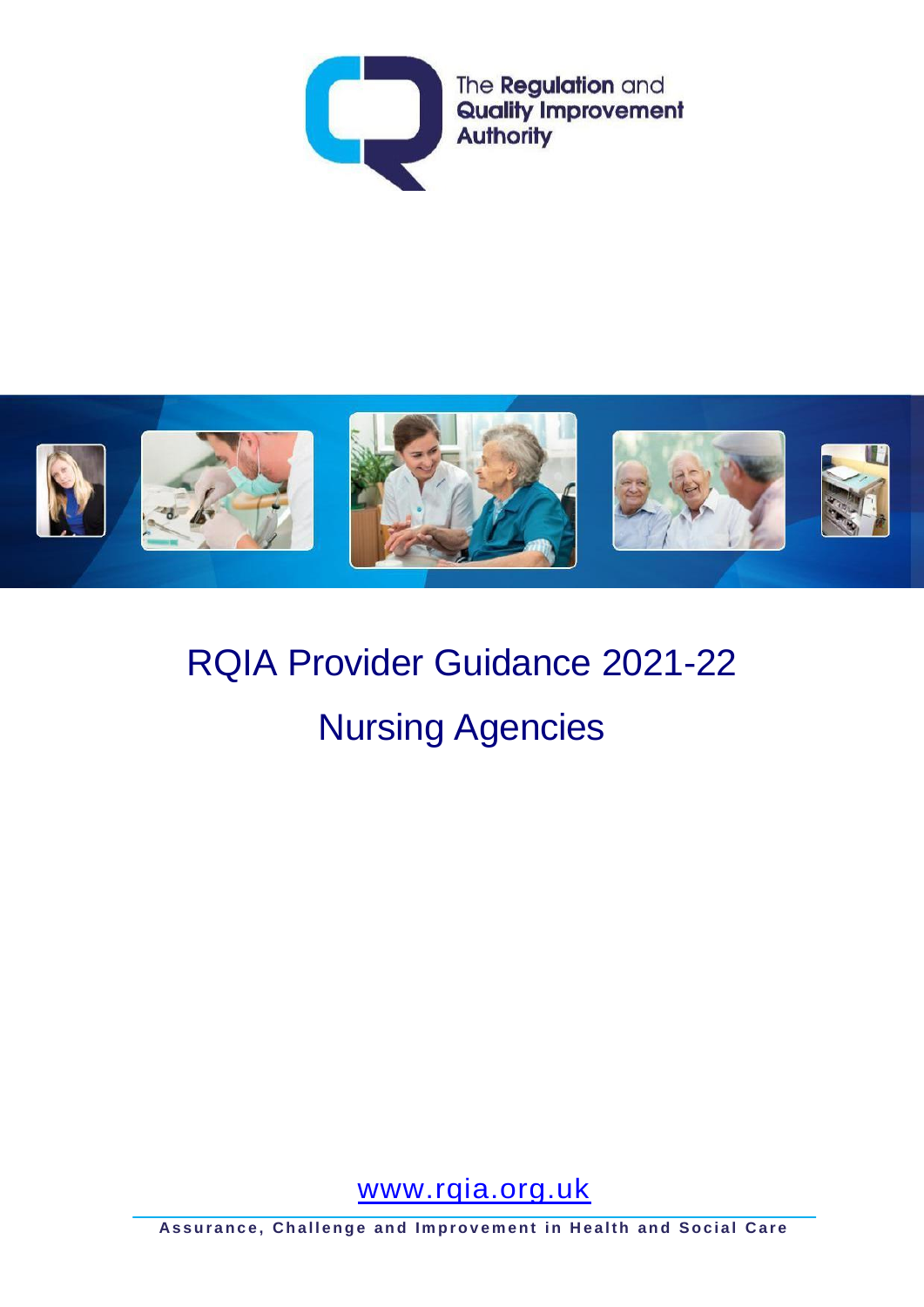# **What We Do**

The Regulation and Quality Improvement Authority (RQIA) is the independent body that regulates and inspects the quality and availability of Northern Ireland's health and social care (HSC) services. We were established in 2005 under The Health and Personal Social Services (Quality, Improvement and Regulation) (Northern Ireland) Order 2003 to drive improvements for everyone using health and social care services.

Through our programme of work we provide assurance about the quality of care; challenge poor practice; promote improvement; safeguard the rights of service users; and inform the public through the publication of our reports. RQIA has three main areas of work:

- We register and inspect a wide range of independent and statutory health and social care services.
- We work to assure the quality of services provided by the HSC Board, HSC trusts and agencies - through our programme of reviews.
- We undertake a range of responsibilities for people with mental ill health and those with a learning disability.

RQIA registers and inspects a wide range of health and social care services. These include: nursing, residential care, and children's homes; domiciliary care agencies; day care settings/centres; independent health care; nursing agencies; independent medical agencies; residential family centres; adult placement agencies; voluntary adoption agencies, school boarding departments and young adult supported accommodation (inspected only).

# **How We Will Inspect**

We will inspect every nursing agency at least once every year from April 2021 to March 2022. Our inspectors carry out both announced and unannounced inspections which these inspections may include remote, blended and onsite inspections.

When we inspect a nursing agency, we aim to:

- Seek the views of the people who use the service, and or their representatives. In some cases we will do this before our inspection visit
- Talk to managerial and other staff on the day of the inspection
- Communicate with trust commissioners and professionals, where appropriate
- Review a range of records including policies, recruitment records, incidents and complaints
- Provide feedback on the day of the inspection to the person in charge on the outcome of the inspection
- Provide a report of our inspection findings and outline any areas for quality improvement where failings in compliance with regulations and/or standards are identified

Our inspections are underpinned by:

- The Health and Personal Social Services (Quality, Improvement and Regulation) (Northern Ireland) Order 2003
- The Nursing Agencies Regulations (Northern Ireland) 2005
- The Nursing Agencies Minimum Standards (2008)

For the purposes of this inspection the term

"service user" means a person to whom an agency-

(a) supplies a nurse who is employed by the agency; or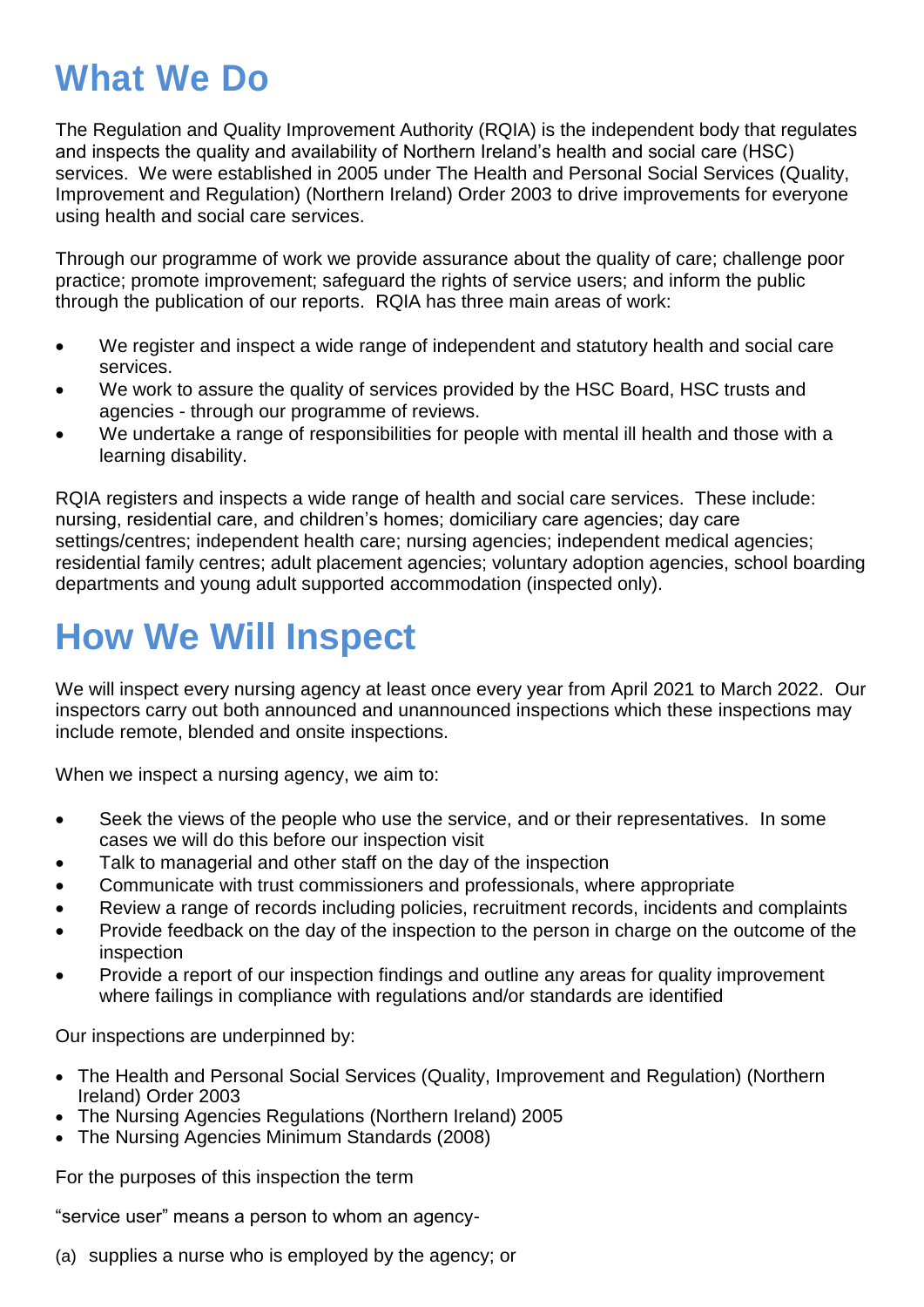(b) provides services for the purpose of supplying the service user with a nurse for employment by that service user; "patient" means a person t*o* whom nursing is provided by a nurse supplied by an agency;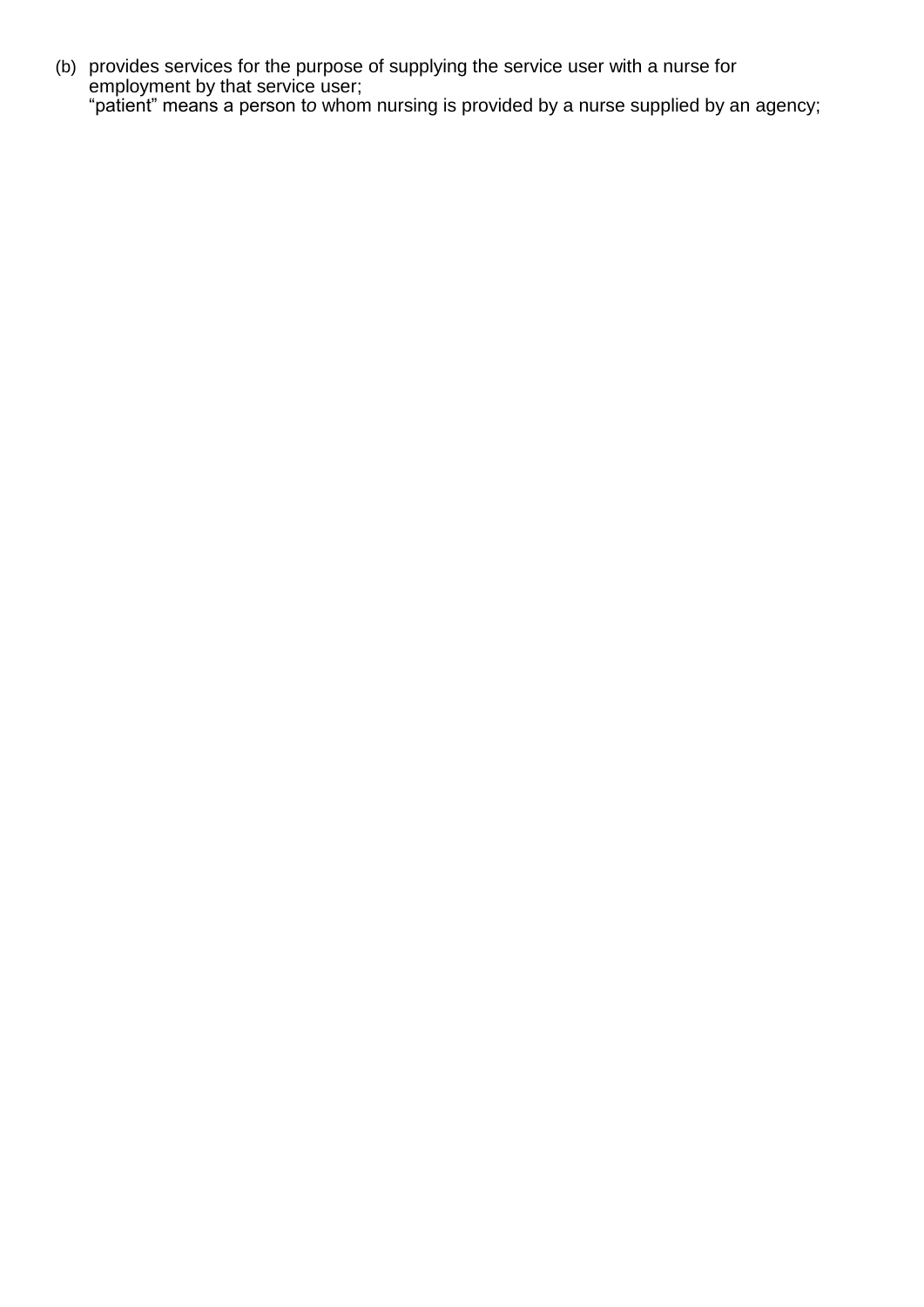# **What We Look For When We Inspect**

We will look for evidence against the following indicators. The evidence listed for each indicator provides examples of what may be reviewed; this should not be considered exhaustive and may on occasion include particular themes.

**Avoiding and preventing harm to patients from the care, treatment and support that is intended to help them.**

#### **Indicator 1**

There are, at all times, suitably qualified, competent and experienced persons working in the service in such numbers as are appropriate for the health and welfare of patients.

- There is a written policy and procedure for staff recruitment and induction
- Pre-employment checks are undertaken and written confirmation of this is provided by the registered person in accordance with Regulation 12, Schedule 3 and Standards 4 and 5
- The agency has a structured induction programme
- A system is in place to ensure that nurses receive supervision/appraisal in accordance to the required standard and records are retained
- Arrangements are in place to ensure that nurses providing clinical care are aware of the local clinical supervision arrangements and how to access these
- A system is in place to ensure all nurses are registered with the Nursing and Midwifery Council (NMC) and that registration of each nurse is maintained and kept under review
- A system is in place to monitor alerts issued by the Chief Nursing Officer (CNO) for Northern Ireland
- A system is in place to identify and provide any additional training needed to meet the requirements of service users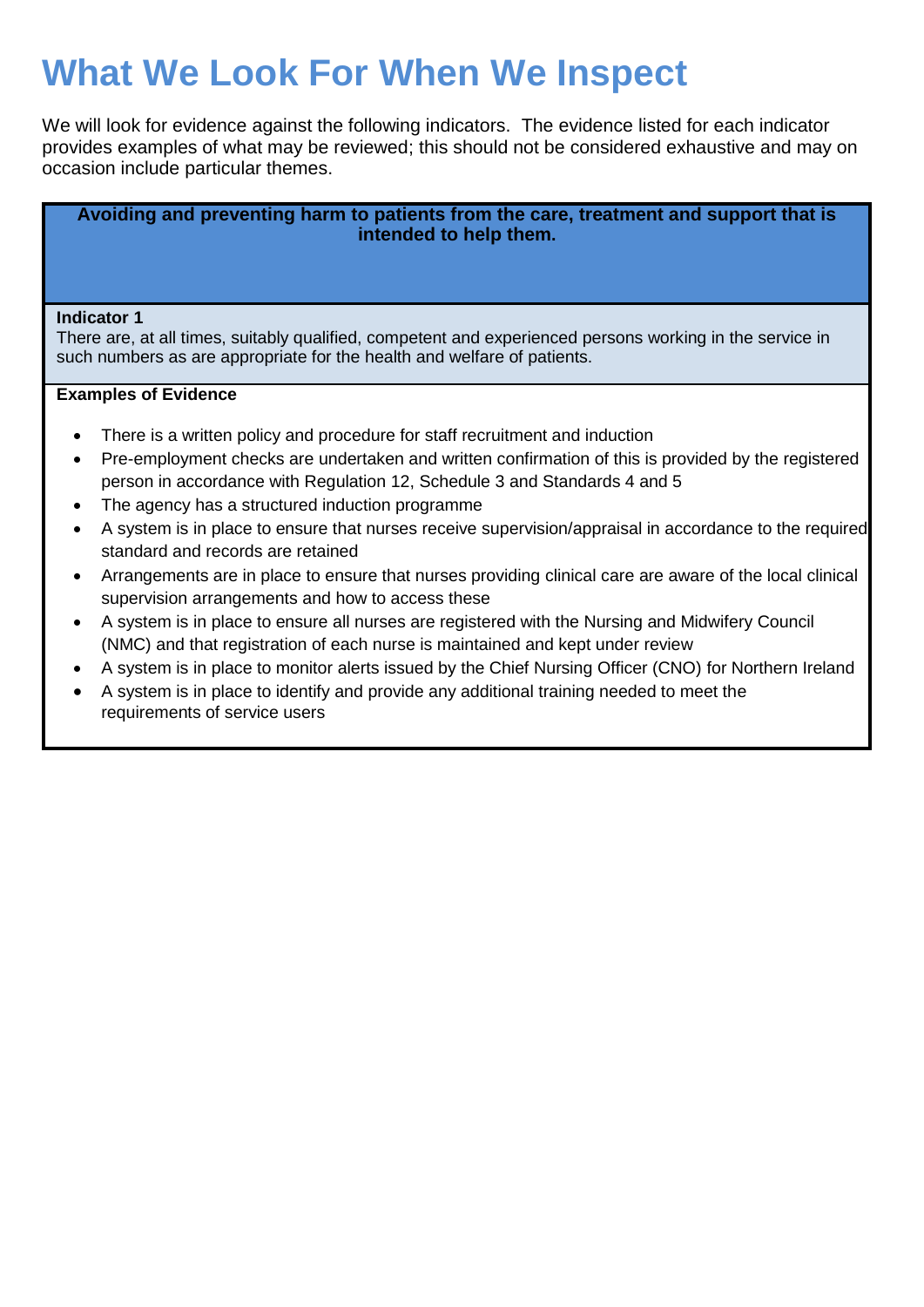# **Indicator 2**

The service promotes and makes proper provision for the welfare, care and protection of patients.

- Safeguarding training is provided to nurses during induction and updated in accordance to the required standard. The content of the training is retained and available for inspection
- The agency's policies and procedures are in line with the regional policy 'Adult Safeguarding Prevention and Protection in Partnership', July 2015 and Adult Safeguarding Operational Procedures 2016, Cooperating to Safeguard Children and Young People in Northern Ireland, 2016 and Area Child Protection Committees Regional Policies and Procedures, 2005
- There are arrangements in place to identify the Adult Safeguarding Champion
- There are arrangements in place and evidence of the annual Adult Safeguarding Position Report
- There are arrangements in place for ensuring that the regional operational safeguarding procedures are adhered to
- All suspected, alleged or actual incidents of abuse are fully and promptly referred to the relevant persons and agencies for investigation in accordance with procedures and legislation; written records must be retained
- Where shortcomings in systems are highlighted as a result of an investigation, additional identified safeguards are put in place
- There are arrangements in place for patients to raise concerns within and out of hours (private patients)
- The agency has a whistleblowing policy and procedure
- Nurses are knowledgeable about safeguarding and are aware of their obligations in relation to raising concerns about poor practice
- Nurses are knowledgeable about the human rights of patients and are aware of the potential impact of any restrictive practices
- There are arrangements in place that highlight any Serious Adverse Incidents (SAI) and Significant Event Audit (SEA) reports in line with the HSCB Procedure for the Reporting and Follow up.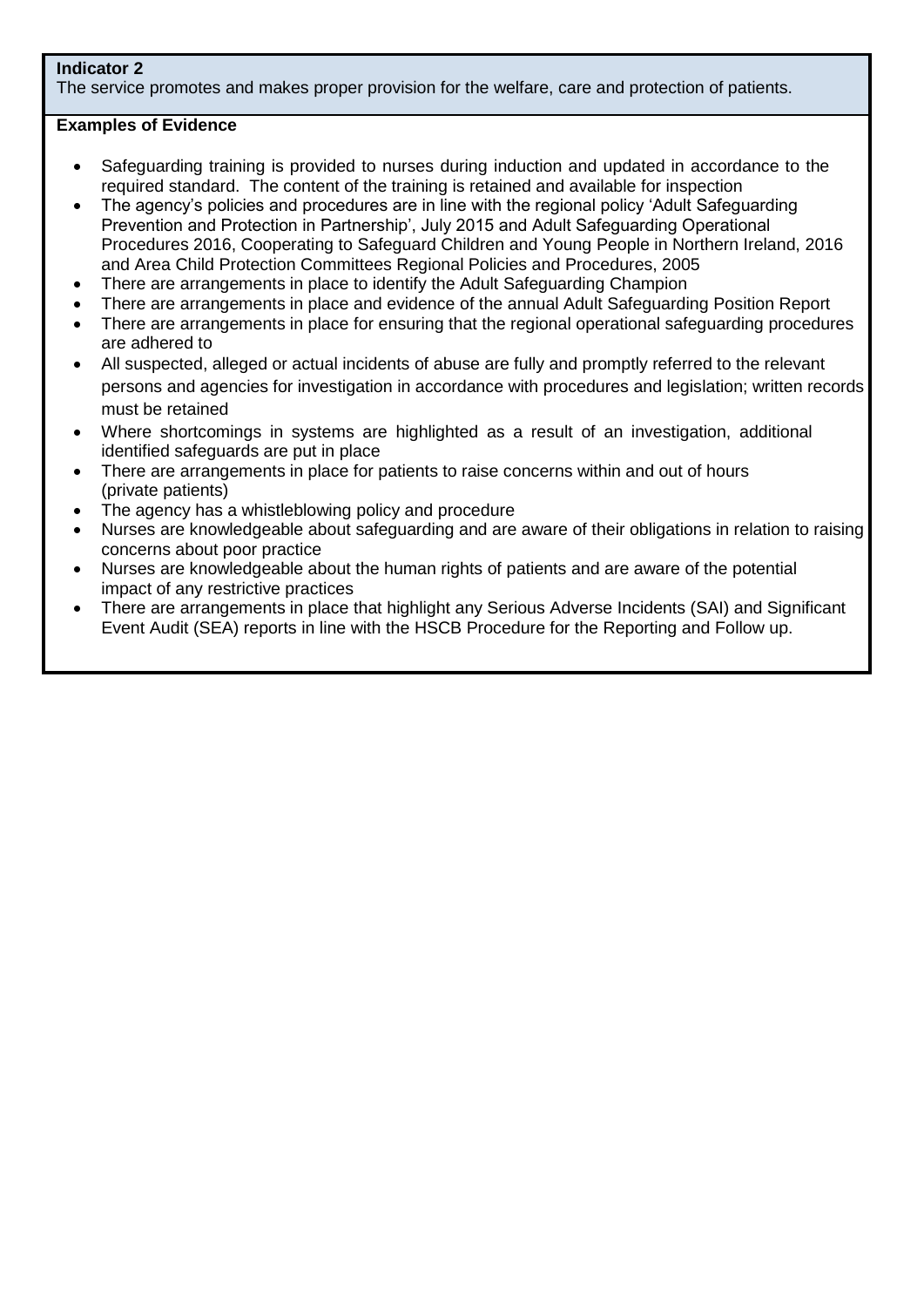# **Indicator 3**

There are systems in place to ensure that unnecessary risks to the health, welfare or safety of patients are identified, managed and where possible eliminated.

# **Examples of Evidence**

- There are arrangements in place to ensure the nursing agency appropriately assesses the needs and requirements of each request for an agency nurse placement
- Notifiable events when appropriate are reported to RQIA and other relevant organisations
- Arrangements are in place to assure the agency that the nurse's NMC registration is maintained
- The selection of nurses for supply is made by an identified nurse with appropriate skills and expertise who reviews previous roles, practice experience and competency of each nurse and matches appropriate nurse(s) to the requirements of the placement setting
- The agency has systems in place to monitor the performance of nursing staff
- Care plans and risk assessments include the views of the patients and where possible, their understanding of risks, the choices provided regarding care provision and the right to decline elements of the care proposed (private patients).
- There is evidence in place that staff have completed appropriate Deprivation of Liberty Safeguards (DoLS) training and any other training deemed appropriate to their job roles

#### **Indicator 4**

The premises and grounds are safe, well maintained and suitable for their stated purpose.

# **Examples of Evidence**

 The registered premises are suitable for the purposes of the agency as set out in the Statement of Purpose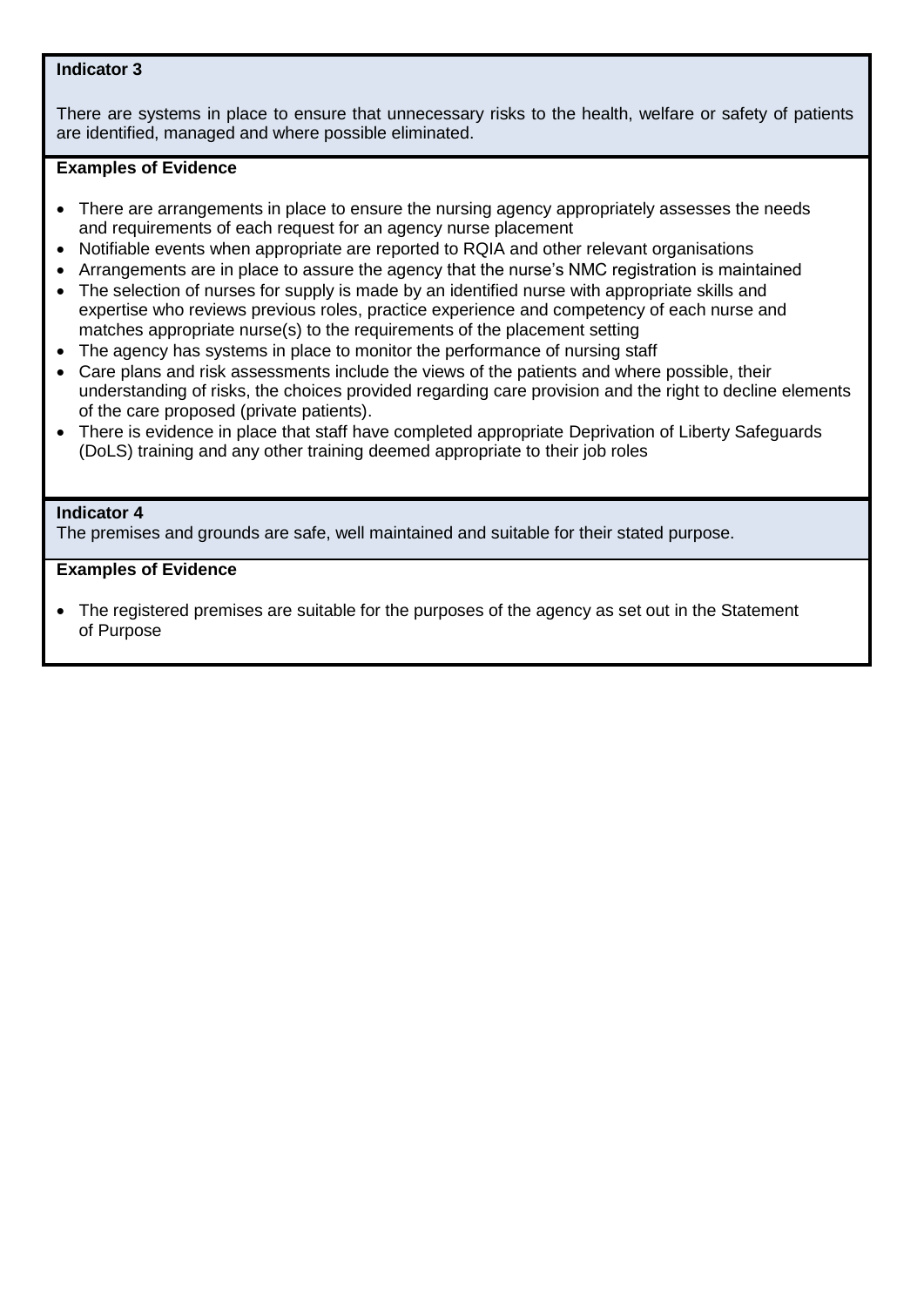# **The right care, at the right time in the right place with the best outcome.**

#### **Indicator 1**

The service responds appropriately to and meets the assessed needs of the people who use the service.

#### **Examples of Evidence**

- Record keeping is in accordance with legislation, standards and best practice guidance
- A policy and procedure is available which supports the creation, storage, recording, retention and disposal of records in accordance with the Data Protection Act (DPA) and General Data Protection Regulation (GDPR)
- The agency's Statement of Purpose and Service User Guide makes appropriate references to the nature and range of service provision and where appropriate, includes guidance for nurses on the implementation and use of restrictive practices
- The provision of nursing care and re-assessment of the patient's ongoing care needs, are agreed with the patient, monitored and recorded on a day-to-day basis (private patients)
- The provision of care is regularly evaluated and reviewed (private patients)
- There is evidence of the best interests of patients being considered where the service user lacks capacity to consent to or decline proposed elements of their care (private patients)
- There is evidence that DoLS risk assessments have been completed as required (private patients)
- The communication needs of patients have been assessed and where appropriate, communication support plans put in place (private patients)
- Patients are provided with a copy of their care plan in a suitable format and receive information in relation to potential sources of (external) support/advocacy to discuss their needs and care plan (private patients)

#### **Indicator 2**

 There are arrangements in place to monitor, audit and review the effectiveness and quality of care delivered to service users and where appropriate patients at appropriate intervals.

#### **Examples of Evidence**

- The agency has systems in place to seek, record, monitor and retain service user and where appropriate patient's comments regarding the quality of care provided by the agency
- The agency has arrangements in place to complete regular audits and review of service provision. This should be informed by the agencies monitoring and auditing the quality of services policy and procedure
- The registered person monitors the quality of services and completes a monitoring report on a monthly basis
- The agency has in place robust arrangements for identifying and managing service failures in a timely manner (private patients)

#### **Indicator 3**

There are robust systems in place to promote effective communication between service users, staff and other key stakeholders and where appropriate patients.

- The agency maintains records of its contact with service users and where appropriate patients or their representatives to which it provides staff
- Staff communicate effectively with patients, families and trust professionals when there are quality issues arising (private patients)
- There are arrangements in place to ensure that the views of patients with specific communication needs are sought (private patients)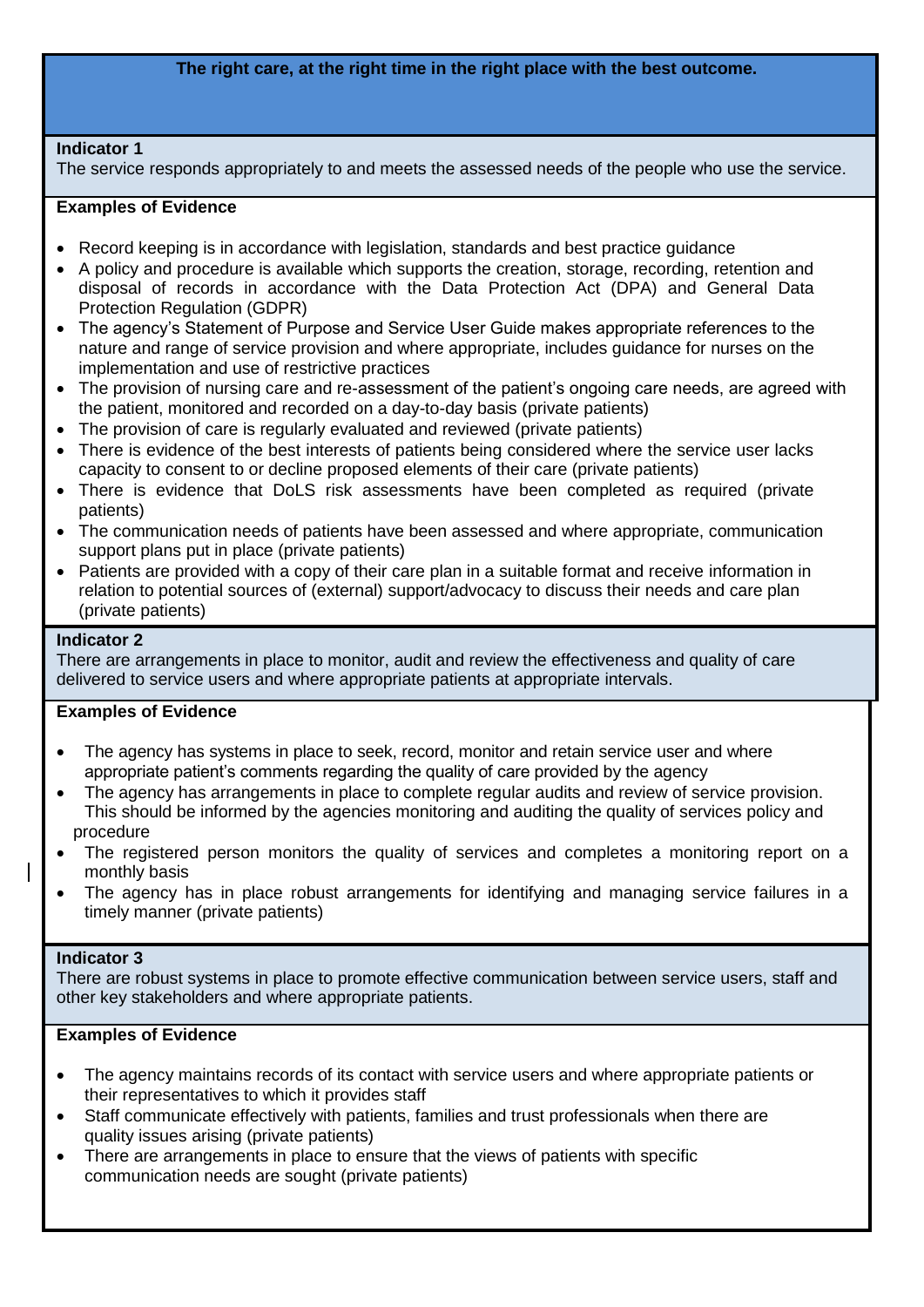#### **Patients are treated with dignity and respect and should be fully involved in decisions affecting their treatment, care and support.**

#### **Indicator 1**

There is a culture/ethos that supports the values of dignity and respect, independence, rights, equality and diversity, choice and consent of patients.

# **Examples of Evidence**

- Staff are aware of the agency's policy and procedure on confidentiality and can demonstrate how this is implemented
- Patients are consulted with in relation to the confidentiality of their personal information (private patients)
- Staff have received human rights training or guidance
- There are arrangements in place to ensure that restrictive practices are kept under regular review (private patients)
- The autonomy of patients is respected and they are encouraged to exercise choices and control over all aspects of their care planning (private patients)

#### **Indicator 2**

Service users and where appropriate patients are listened to valued and communicated with, in an appropriate manner.

#### **Examples of Evidence**

- The agency has appropriate systems to ensure that nurses can report concerns they may have regarding a placement
- The agency seeks and records the views of service users and where appropriate patients on a regular basis and these are used to improve the quality of the service provision
- There are arrangements in place for promoting fairness and involving patients to make informed decisions about all aspects of their care and these are used to improve the quality of service provision (private patients)

#### **Indicator 3**

There are systems in place to ensure that the views and opinions of service users, where appropriate patients and or their representatives are sought and taken into account in all matters affecting them.

- Service user/ patient consultations about the standard and quality of care are carried out in accordance with the agency's policy and procedure
- The agency publishes its findings regarding service user/patient satisfaction
- The agency has an action plan to develop and improve on the services it provides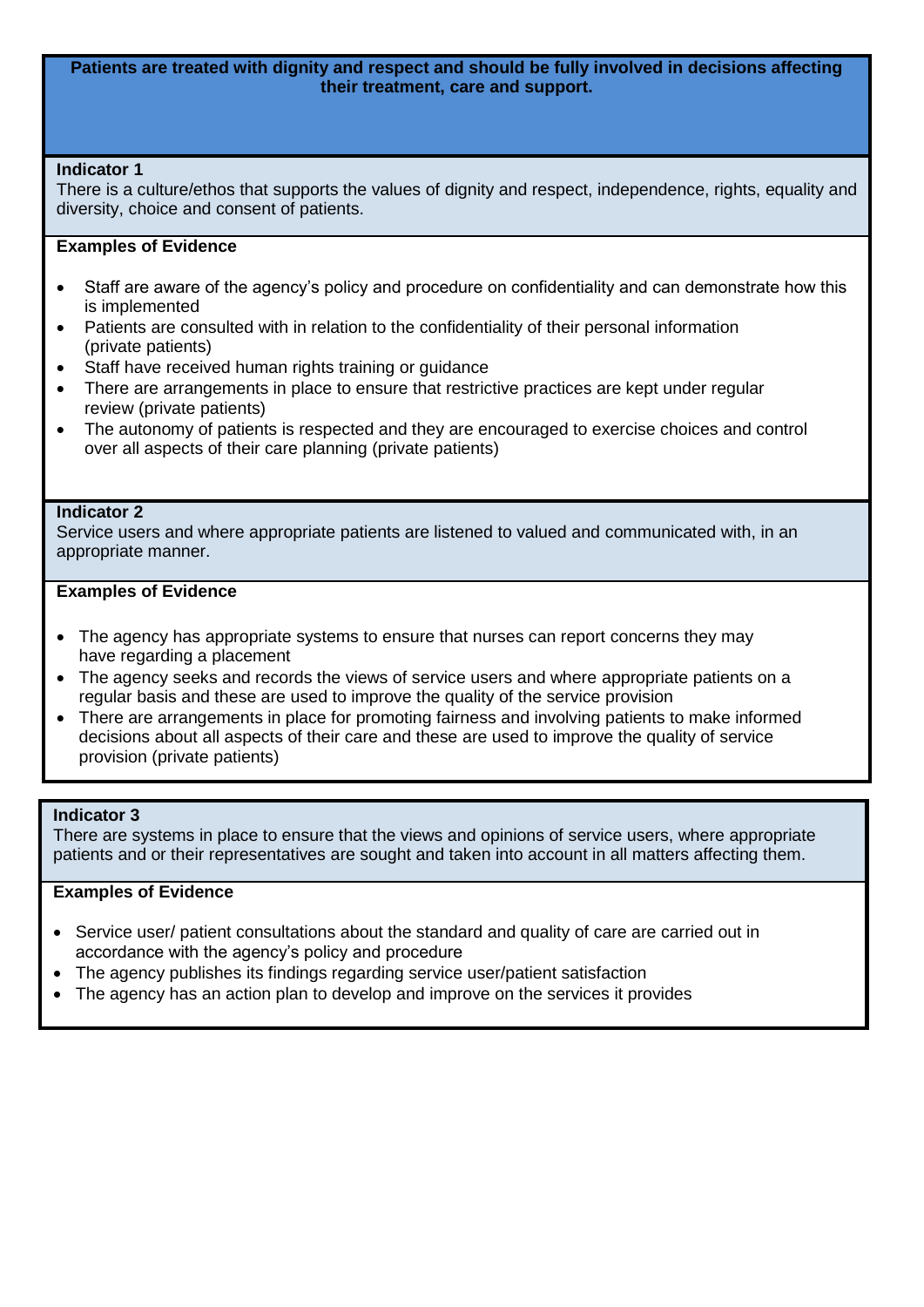**Effective leadership, management and governance which creates a culture focused on the needs and the experiences of service users in order to deliver safe, effective and compassionate care.**

# **Indicator 1**

There are management and governance systems in place to meet the needs of service users/patients.

# **Examples of Evidence**

- The agency ensures that required policies and procedures are in place and are reviewed at least every three years
- Policies are retained in a manner which is easily accessible
- The agency's governance arrangements highlight the identification and management of risk
- The agency maintains and implements a complaints policy and procedure in accordance to legislation and DHSSPS standards
- Records are kept of all complaints and these include details of all communications with complainants, the result of any investigation, the outcome and the action taken
- Staff know how to receive and manage complaints
- Appropriate governance systems are in place to audit complaints and identify learning
- The agency has an incident policy and procedure which details reporting arrangements to RQIA and other relevant agencies
- The management have systems in place to consider equality for patients (private patients)
- Staff are aware of equality legislation and recognise and respond to the diverse needs of patients (private patients)
- An alphabetical index of service users, including the full name, address and telephone number of each of them and any serial numbers assigned to them
- An alphabetical index of nurses supplied or available for supply by the agency, including any serial numbers assigned to them; this should include the date the nurses were first supplied by the agency.

# **Indicator 2**

There are management and governance systems in place that drive quality improvement.

- The agency manages incidents/notifiable events in accordance to local and regional guidelines
- Audits of incidents are undertaken and learning outcomes are disseminated as appropriate
- Arrangements are in place for staff supervision, review of training and development and performance management
- The agency has a system to ensure that nursing staff are appropriately trained at all times
- The agency's management and governance systems focus on improving positive outcomes for patients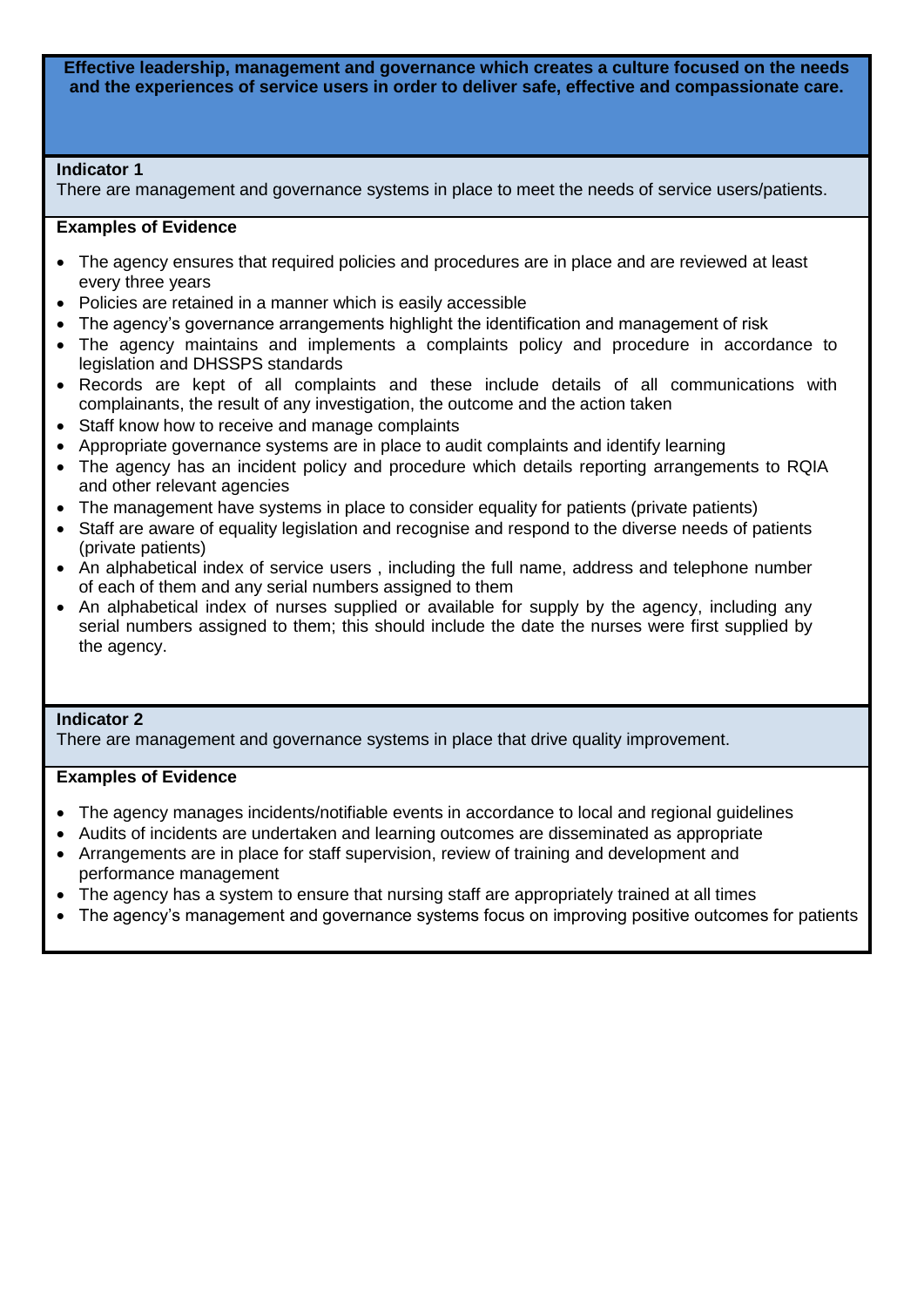# **Indicator 3**

There is a clear organisational structure and all staff are aware of their roles, responsibility and accountability within the overall structure.

# **Examples of Evidence**

- There is a defined organisational and management structure that identifies the lines of accountability, specific roles and details responsibilities of all staff
- Staff are aware of their roles and responsibilities and actions to be taken should they have a concern
- The registered person/s has an understanding of their roles and responsibilities under legislation
- Service users, private patients and/or representatives are aware of roles of nurse within the agency and who to speak with if they want advice or have issues/concerns
- There are opportunities for staff awareness regarding equality legislation to recognise and respond patient's diverse needs.
- There are arrangements in place to ensure that staff behaviour and conduct is in accordance with organisational policies and procedures, values standards and legislation

#### **Indicator 4**

The registered person/s operates the service in accordance with the regulatory framework.

# **Examples of Evidence**

- The Statement of Purpose and Service User Guide are kept under review, revised and updated as required
- Registered person/s respond to regulatory matters (e.g. notifications, reports/QIPs, enforcement)
- RQIA certificate of registration is on display and reflective of service provision
- The agency has effectively responded to previous RQIA quality improvement plans

#### **Indicator 5**

There are effective working relationships with internal and external stakeholders.

- There are collaborative working arrangements with external stakeholders e.g. service providers/ private patients, HSC Trusts and NMC
- Arrangements are in place for nurses to access their line manager
- There are arrangements in place to support nursing staff (e.g. supervision)
- Feedback from nursing staff indicates that there are good working relationships and that management are responsive to suggestions/concerns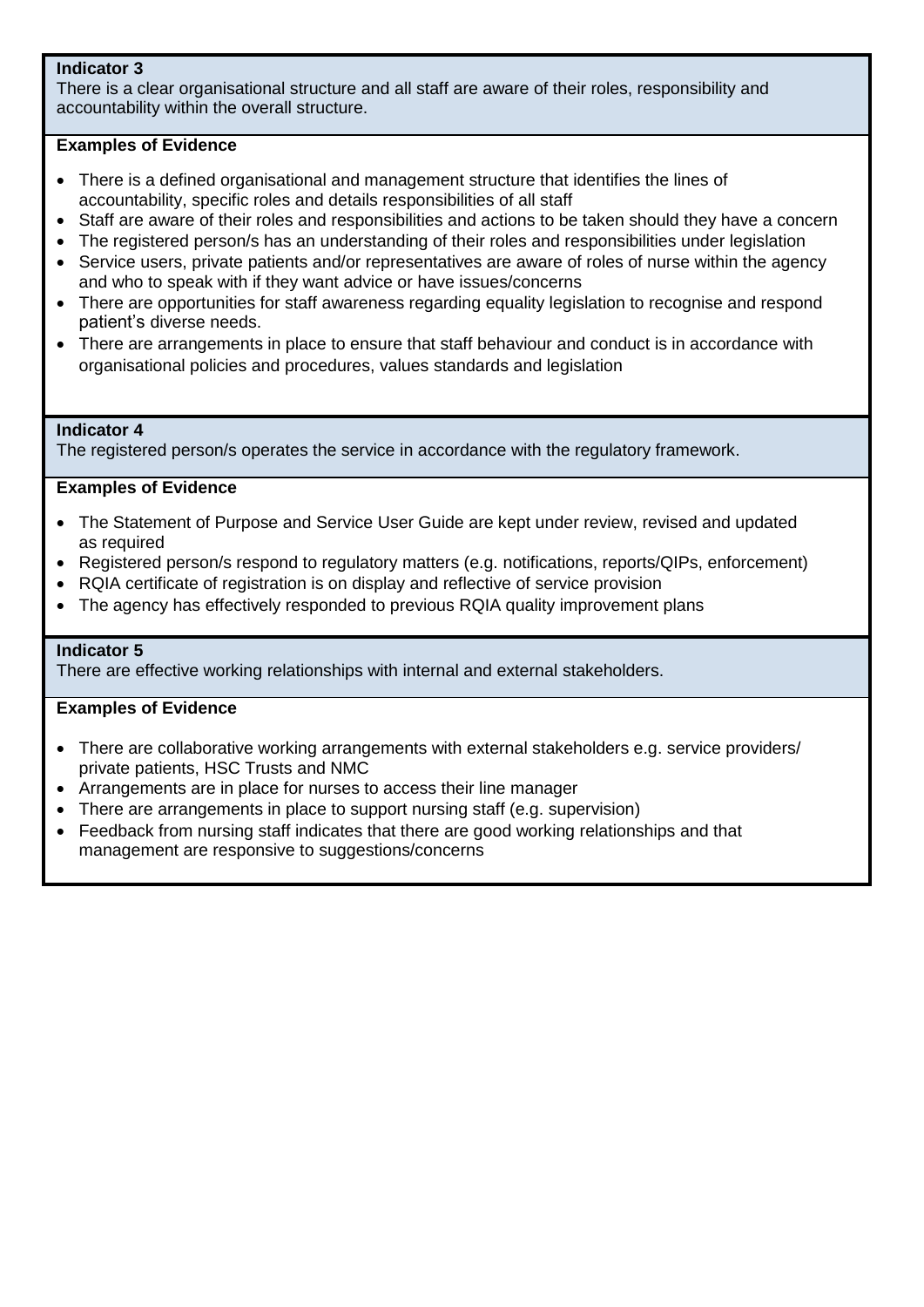# **Inspection Reports**

.

Our inspection reports will reflect the findings from the inspection. Where it is appropriate, a Quality Improvement Plan (QIP) will detail those areas requiring improvement to ensure the service is compliant with the relevant regulations and standards. Where either no requirements or recommendations result from the inspection this will be reflected in the report.

It should be noted that inspection reports should not be regarded as a comprehensive review of all strengths and areas for improvement that exist in a service. The findings reported on are those which came to the attention of RQIA during the course of the inspection. The findings contained within inspection reports do not exempt the service provider from their responsibility for maintaining compliance with legislation, standards and best practice.

Once the inspection report is finalised and agreed as factually accurate, it will be made public on RQIA's website.